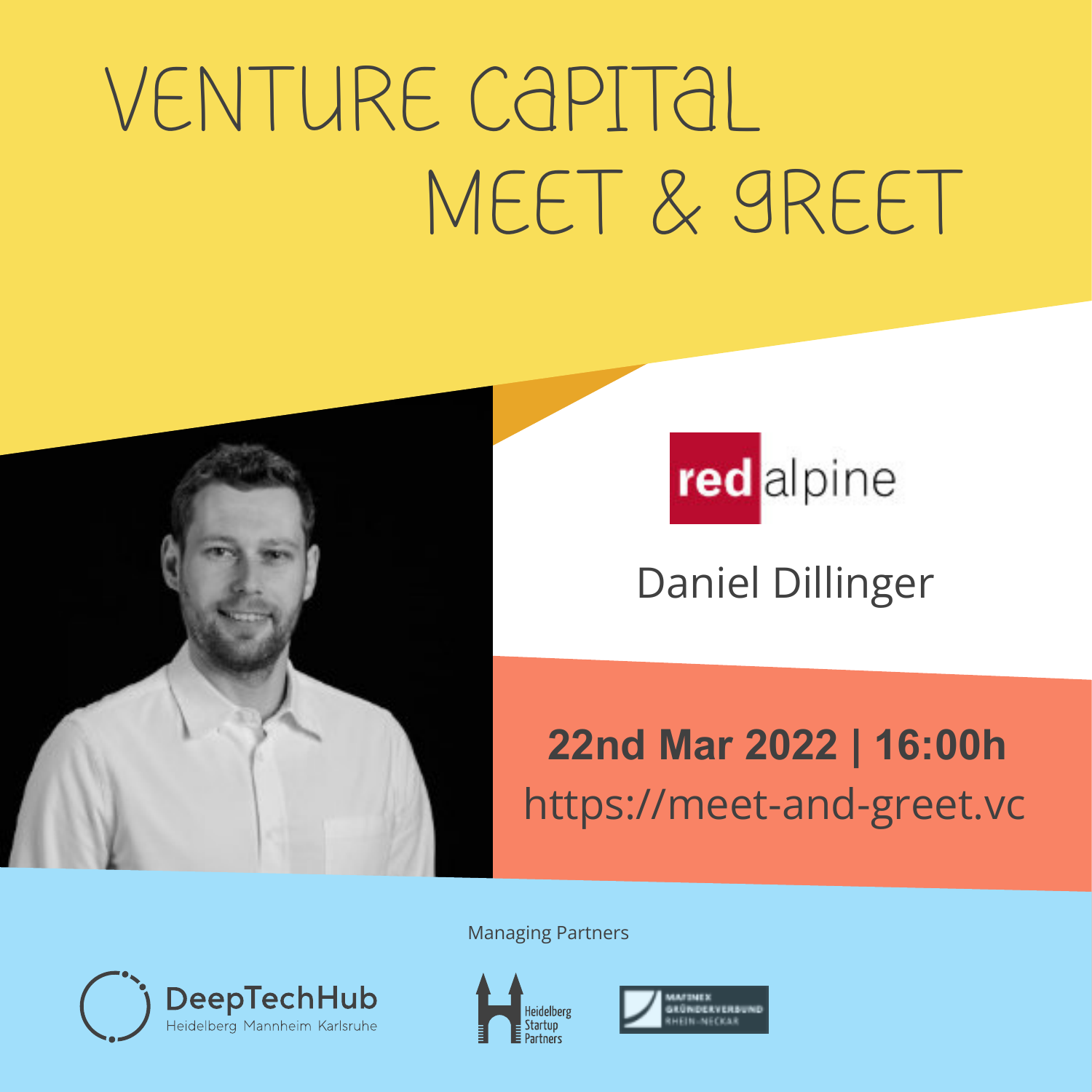### AGENDA

#### **Venture Capital Meet & Greet on 22nd of March 2022 | 16:00h**

- 15:45 Web-Conference login
- 16:00 Welcome and agenda
- **16:05 Introduction to redalpine by Daniel Dillinger**
- **16:25 Questions and answers**
- 16:45 End of meet & greet **Individual one-on-ones start** (application and invitation required)

### Registration

Visit **https://meet-and-greet.vc** to register for the online event. Registration is **free of charge** and you'll also have a chance to **apply for a one-on-one** with redalpine during registration.